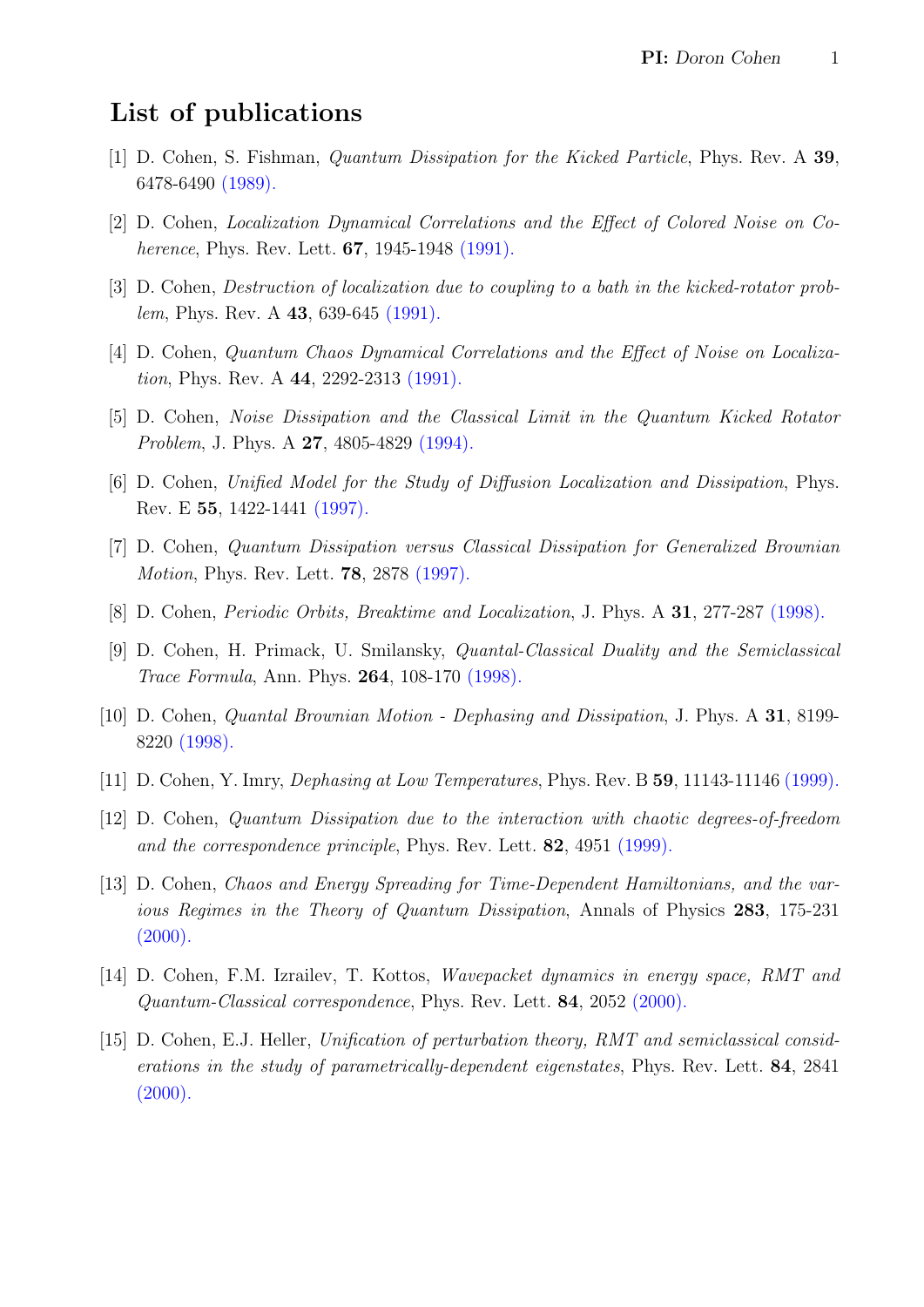- [16] A. Barnett, D. Cohen, E.J. Heller, Deformations and dilations of chaotic billiards, rate of dissipation, and quasi-orthogonality of the boundary wavefunctions, Phys. Rev. Lett. 85, 1412 [\(2000\).](http://dx.doi.org/10.1103/PhysRevLett.85.1412)
- [17] D. Cohen, T. Kottos, Quantum-mechanical non-perturbative response of driven chaotic mesoscopic systems, Phys. Rev. Lett. 85, 4839 [\(2000\).](http://dx.doi.org/10.1103/PhysRevLett.85.4839)
- [18] D. Cohen, Chaos, Dissipation and Quantal Brownian Motion, Proceedings of the International School of Physics Enrico Fermi Course CXLIII New Directions in Quantum Chaos, Edited by G. Casati, I. Guarneri, U. Smilansky, [\(IOS Press, Amsterdam 2000\).](http://physics.bgu.ac.il/~dcohen/ARCHIVE/vrn_ARC.pdf)
- [19] D. Cohen, A. Barnett, E.J. Heller, Parametric Evolution for a Deformed Cavity, Phys. Rev. E 63, 46207 [\(2001\).](http://dx.doi.org/10.1103/PhysRevE.63.046207)
- [20] D. Cohen, T. Kottos, Parametric dependent Hamiltonians, wavefunctions, randommatrix-theory, and quantal-classical correspondence, Phys. Rev. E  $63$ ,  $36203$  [\(2001\).](http://dx.doi.org/10.1103/PhysRevE.63.036203)
- [21] A. Barnett, D. Cohen, E.J. Heller, Rate of energy absorption for a driven chaotic cavity, J. Phys. A 34, 413-437 [\(2001\).](http://dx.doi.org/10.1088/0305-4470/34/3/308)
- [22] T. Kottos, D. Cohen, Failure of random matrix theory to correctly describe quantum dynamics, Phys. Rev. E  $64$ , 065202(R) [\(2001\).](http://dx.doi.org/10.1103/PhysRevE.64.065202)
- [23] D. Cohen, Dephasing due to the interaction with chaotic degrees of freedom, Phys. Rev. E 65, 026218 [\(2002\).](http://dx.doi.org/10.1103/PhysRevE.65.026218)
- [24] D.A. Wisniacki, D. Cohen, Quantum irreversibility, perturbation independent decay, and the parametric theory of the local density of states, Phys. Rev. E 66, 046209 [\(2002\).](http://dx.doi.org/10.1103/PhysRevE.66.046209)
- [25] D. Cohen, Driven chaotic mesoscopic systems, dissipation and decoherence, lecture notes of course in the 2002 Karpacz school, in Dynamics of Dissipation, Proceedings of the 38th Karpacz Winter School of Theoretical Physics, Edited by P. Garbaczewski and R. Olkiewicz [\(Springer, 2002\).](http://physics.bgu.ac.il/~dcohen/ARCHIVE/dsp_BOOK.pdf)
- [26] D. Cohen, T. Kottos, Non-perturbative response: chaos versus disorder, J. Phys. A 36, 10151 [\(2003\).](http://dx.doi.org/10.1088/0305-4470/36/40/00)
- [27] D. Cohen, Quantum pumping in closed systems, adiabatic transport, and the Kubo formula, Phys. Rev. B **68**, 155303 [\(2003\).](http://dx.doi.org/10.1103/PhysRevB.68.155303)
- [28] D. Cohen, Quantum pumping and dissipation: from closed to open systems, Phys. Rev. B 68, 201303(R) [\(2003\).](http://dx.doi.org/10.1103/PhysRevB.68.201303)
- [29] D. Cohen, D.A. Wisniacki, Stadium Billiard with Moving Walls, Phys. Rev. E 67, 026206 [\(2003\).](http://dx.doi.org/10.1103/PhysRevE.67.026206)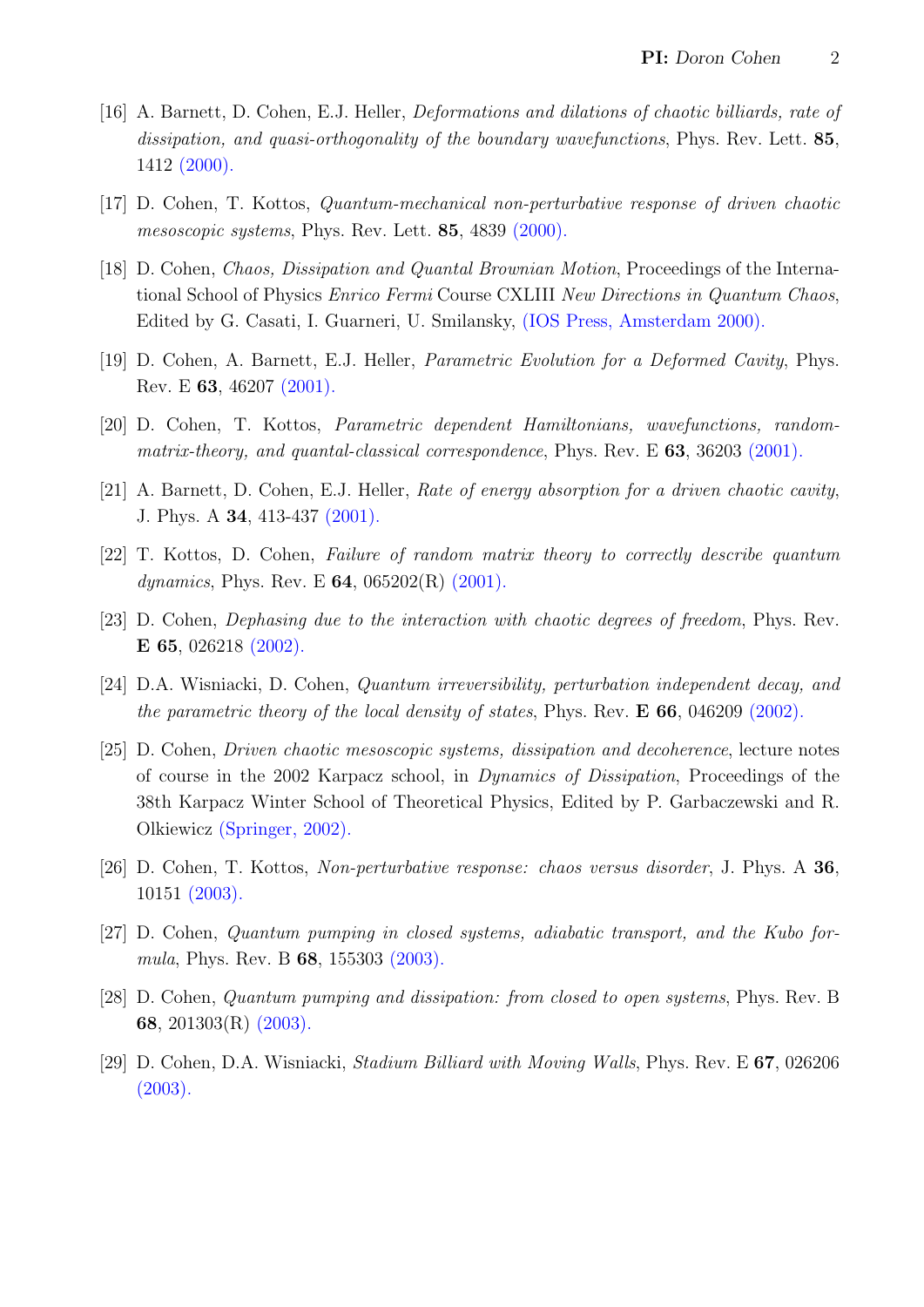- [30] T. Kottos, D. Cohen, Quantum irreversibility of energy spreading, Europhysics Letters 61, 431 [\(2003\).](http://dx.doi.org/10.1209/epl/i2003-00325-6)
- [31] J. Vanicek, D. Cohen, The survival probability and the local density of states for one-dimensional Hamiltonian systems, J. Phys. A 36, 9591 [\(2003\).](http://dx.doi.org/10.1088/0305-4470/36/36/310)
- [32] K. Yakubo, Y. Avishai, D. Cohen, Persistent currents in Mobius strip, Phys. Rev. B 67, 125319 [\(2003\).](http://dx.doi.org/10.1103/PhysRevB.67.125319)
- [33] P. Kral, I. Thanopulos, M. Shapiro, D. Cohen, Two-Step Enantio-selective Optical Switch, Phys. Rev. Lett. 90, 033001 [\(2003\).](http://dx.doi.org/10.1103/PhysRevLett.90.033001)
- [34] M. Hiller, T. Kottos, D. Cohen, T. Geisel, Quantum Reversibility: Is there an Echo?, Phys. Rev. Lett. 92, 010402 [\(2004\).](http://dx.doi.org/10.1103/PhysRevLett.92.010402)
- [35] D. Cohen, N. Lepore, E.J. Heller, *Consolidating boundary methods for finding the eigen*states of billiards, J. Phys. A 37, 2139-2161 [\(2004\).](http://dx.doi.org/10.1088/0305-4470/37/6/013)
- [36] D. Cohen, T. Kottos, *Quantum Dissipation due to the Interaction with Chaos*, Phys. Rev. E 69, 055201(R) [\(2004\).](http://dx.doi.org/10.1103/PhysRevE.69.055201)
- [37] A. Stotland, A.A. Pomeransky, E. Bachmat, D. Cohen, The information entropy of quantum mechanical states, Europhysics Letters 67, 700 [\(2004\).](http://dx.doi.org/10.1209/epl/i2004-10110-1)
- [38] D. Cohen, Classical and quantum pumping in closed systems, Solid State Communications 133, 583 [\(2005\).](http://dx.doi.org/10.1103/PhysRevB.68.155303)
- [39] D. Cohen, T. Kottos, H. Schanz, Quantum pumping: The charge transported due to a translation of a scatterer, Phys. Rev. E  $71$ ,  $035202(R)$   $(2005)$ .
- [40] J.A. Mendez-Bermudez, T. Kottos, D. Cohen, Parametric evolution of eigenstates: beyond perturbation theory and semiclassics, Phys. Rev. E  $72$ , 027201 [\(2005\).](http://dx.doi.org/10.1103/PhysRevE.72.027201)
- [41] D. Cohen, Quantum pumping and dissipation in closed systems, proceedings of the 2004 Prague conference Frontiers of Quantum and Mesoscopic Thermodynamics, Physica E 29, 308 [\(2005\).](http://dx.doi.org/10.1016/j.physe.2005.05.028)
- [42] D. Cohen, Y. Etzioni, The Multimode Conductance Formula for a Closed Ring, J. Phys. A 38, 9699 [\(2005\).](http://dx.doi.org/10.1088/0305-4470/38/44/007)
- [43] J.A. Mendez-Bermudez, T. Kottos, D. Cohen, Parametric invariant Random Matrix Model and the emergence of multifractality, Phys. Rev. E 73, 036204 [\(2006\).](http://dx.doi.org/10.1103/PhysRevE.73.036204)
- [44] M. Hiller, D. Cohen, T. Geisel, T. Kottos, Wavepacket Dynamics, Quantum Reversibility and Random Matrix Theory, cond-mat/0506300, Annals of Physics  $321$ , 1025 [\(2006\).](http://dx.doi.org/10.1016/j.aop.2005.12.003)
- [45] G. Rosenberg, D. Cohen, *Quantum stirring of particles in closed devices*, J. Phys. A 39, 2287 [\(2006\).](http://dx.doi.org/10.1088/0305-4470/39/10/00)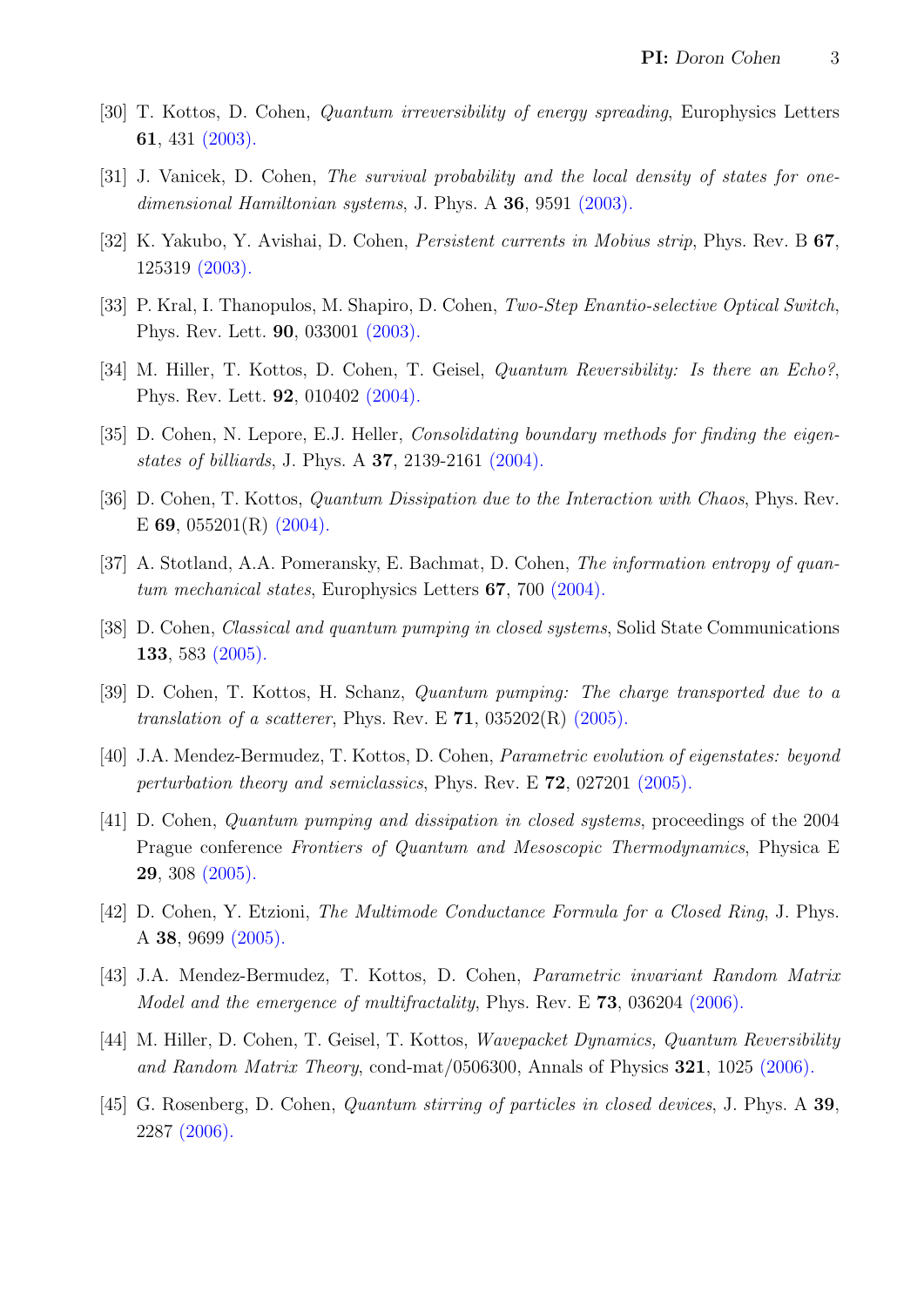- [46] I. Sela, D. Cohen, Operating a quantum pump in a closed circuit, J. Phys. A 39, 3575  $(2006).$
- [47] A. Stotland, D. Cohen, Diffractive energy spreading and its semiclassical limit, J. Phys. A 39, 10703 [\(2006\).](http://dx.doi.org/10.1088/0305-4470/39/34/008)
- [48] D. Cohen, T. Kottos, H. Schanz, Rate of energy absorption by a closed ballistic ring, J. Phys. A 39, 11755 [\(2006\).](http://dx.doi.org/10.1088/0305-4470/39/38/004)
- [49] M. Wilkinson, B. Mehlig, D. Cohen, Semilinear response, Europhysics Letters 75, 709 [\(2006\).](http://dx.doi.org/10.1209/epl/i2006-10182-9) [Editorial Board highlight of 2006]
- [50] S. Bandopadhyay, Y. Etzioni, D. Cohen, The conductance of a multi-mode ballistic ring: beyond Landauer and Kubo, Europhysics Letters **76**, 739 [\(2006\).](http://dx.doi.org/10.1209/epl/i2006-10360-9)
- [51] D. Cohen, From the Kubo formula to variable range hopping, Phys. Rev. B 75, 125316 [\(2007\).](http://dx.doi.org/10.1103/PhysRevB.75.125316)
- [52] D. Cohen, B. Horovitz, Dephasing of a particle in a dissipative environment, J. Phys. A 40, 12281 [\(2007\).](http://dx.doi.org/10.1088/1751-8113/40/41/002)
- [53] D. Cohen, B. Horovitz, Decoherence of a particle in a ring, Europhysics Letters 81, 30001 [\(2008\).](http://dx.doi.org/10.1209/0295-5075/81/30001)
- [54] M. Chuchem, D. Cohen, Restricted quantum-classical correspondence and counting statistics for a coherent transition, Phys. Rev. A 77, 012109 [\(2008\).](http://dx.doi.org/10.1103/PhysRevA.77.012109)
- [55] M. Chuchem, D. Cohen, Counting statistics in multiple path geometries and the fluctuations of the integrated current in a quantum stirring device, J. Phys. A 41, 075302 [\(2008\).](http://dx.doi.org/10.1088/1751-8113/41/7/075302)
- [56] A. Stotland, R. Budoyo, T. Peer, T. Kottos, D. Cohen, The mesoscopic conductance of disordered rings, its random matrix theory, and the generalized variable range hopping picture, J. Phys. A 41, 262001(FTC) [\(2008\).](http://dx.doi.org/10.1088/1751-8113/41/26/262001) [Editor's choice of 2007-2008]
- [57] S. Bandopadhyay, D. Cohen, Renormalization of the dephasing by zero point fluctuations, Phys. Rev. B 77, 155438 [\(2008\).](http://dx.doi.org/10.1103/PhysRevB.77.155438)
- [58] M. Hiller, T. Kottos, D. Cohen, Control of atomic currents using a quantum stirring device, Europhysics Letters **82**, 40006 [\(2008\).](http://dx.doi.org/10.1209/0295-5075/82/40006)
- [59] M. Hiller, T. Kottos, D. Cohen, Controlled quantum stirring of Bose-Einstein condensates, Phys. Rev. A 78, 013602 [\(2008\).](http://dx.doi.org/10.1103/PhysRevA.78.013602)
- [60] I. Sela, D. Cohen, Quantum Stirring in low dimensional devices, Phys. Rev. B 77, 245440  $(2008).$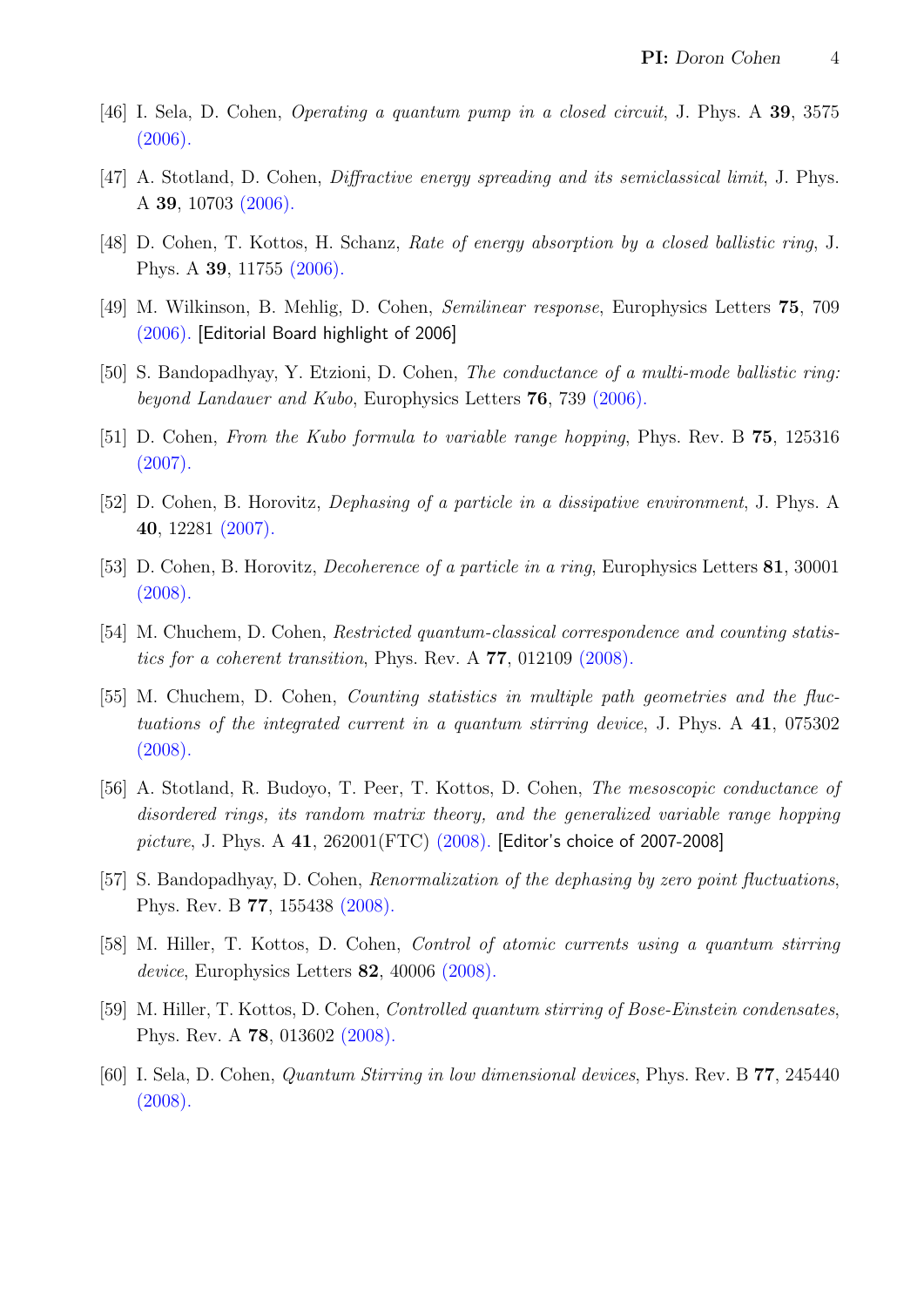- [61] I. Sela, D. Cohen, Quantum dynamics and transport in a double well system, Phys. Rev. B 78, 155404 [\(2008\).](http://dx.doi.org/10.1103/PhysRevB.78.155404)
- [62] A. Stotland, D. Cohen, N. Davidson, Semilinear response for the heating rate of cold atoms in vibrating traps, Europhysics Lett. 86, 10004 [\(2009\).](http://dx.doi.org/10.1209/0295-5075/86/10004)
- [63] E. Boukobza, M. Chuchem, D. Cohen, A. Vardi, Phase-diffusion dynamics in weakly coupled Bose-Einstein condensates, Phys. Rev. Lett. 102, 180403 [\(2009\).](http://dx.doi.org/10.1103/PhysRevLett.102.180403)
- [64] K. Smith-Mannschott, M. Chuchem, M. Hiller, T. Kottos, D. Cohen, Occupation Statistics of a BEC for a Driven Landau-Zener Crossing, Phys. Rev. Lett. 102, 230401 [\(2009\).](http://dx.doi.org/10.1103/PhysRevLett.102.230401)
- [65] E. Boukobza, D. Cohen, A. Vardi, Interaction-induced dynamical phase locking of Bose-Einstein condensates, Phys. Rev. A 80, 053619 [\(2009\).](http://dx.doi.org/10.1103/PhysRevA.80.053619)
- [66] D. Cohen, J. von Delft, F. Marquardt, Y. Imry, The dephasing rate formula in the many body context, Phys. Rev. B 80, 245410 [\(2009\).](http://dx.doi.org/10.1103/PhysRevB.80.245410)
- [67] M. Chuchem, D. Cohen, Quantum transport and counting statistics in closed systems, Proceedings of the 2008 Prague conference Frontiers of Quantum and Mesoscopic Thermodynamics, Physica E  $42$ , 555 [\(2010\).](http://dx.doi.org/10.1016/j.physe.2009.06.024)
- [68] Y. Avishai, D. Cohen, N. Nagaosa, Purely electric spin pumping in one-dimension, Phys. Rev. Lett. 104, 196601 [\(2010\).](http://dx.doi.org/10.1103/PhysRevLett.104.196601) [Editor's suggestion]
- [69] E. Boukobza, M.G. Moore, D. Cohen, A. Vardi, Nonlinear phase-dynamics in a driven Bosonic Josephson junction, Phys. Rev. Lett. 104, 240402 [\(2010\).](http://dx.doi.org/10.1103/PhysRevLett.104.240402)
- [70] A. Stotland, T. Kottos, D. Cohen, Random-matrix modeling of semi-linear response, the generalized variable range hopping picture, and the conductance of mesoscopic rings, Phys. Rev. B 81, 115464 [\(2010\).](http://dx.doi.org/10.1103/PhysRevB.81.115464)
- [71] J. Aisenberg, I. Sela, T. Kottos, D. Cohen, A. Elgart, Quantum decay into a non-flat continuum, J. Phys. A 43, 095301 [\(2010\).](http://dx.doi.org/10.1088/1751-8113/43/9/095301)
- [72] I. Sela, J. Aisenberg, T. Kottos, A. Elgart, D. Cohen, Anomalous decay of a prepared state due to non-Ohmic coupling to the continuum, Phys. Rev. E 81, 036219 [\(2010\).](http://dx.doi.org/10.1103/PhysRevE.81.036219)
- [73] I. Sela, J. Aisenberg, T. Kottos, D. Cohen, Quantum anomalies and linear response theory, J. Phys. A (FTC) 43, 332001 [\(2010\).](http://dx.doi.org/10.1088/1751-8113/43/33/332001)
- [74] M. Chuchem, K. Smith-Mannschott, M. Hiller, T. Kottos, A. Vardi, D. Cohen, Quantum dynamics in the bosonic Josephson junction, Phys. Rev. A 82, 053617 [\(2010\).](http://dx.doi.org/10.1103/PhysRevA.82.053617)
- [75] A. Stotland, L.M. Pecora, D. Cohen, Quantum response of weakly chaotic systems, Europhysics Letters 92, 20009 [\(2010\).](http://dx.doi.org/10.1209/0295-5075/92/20009)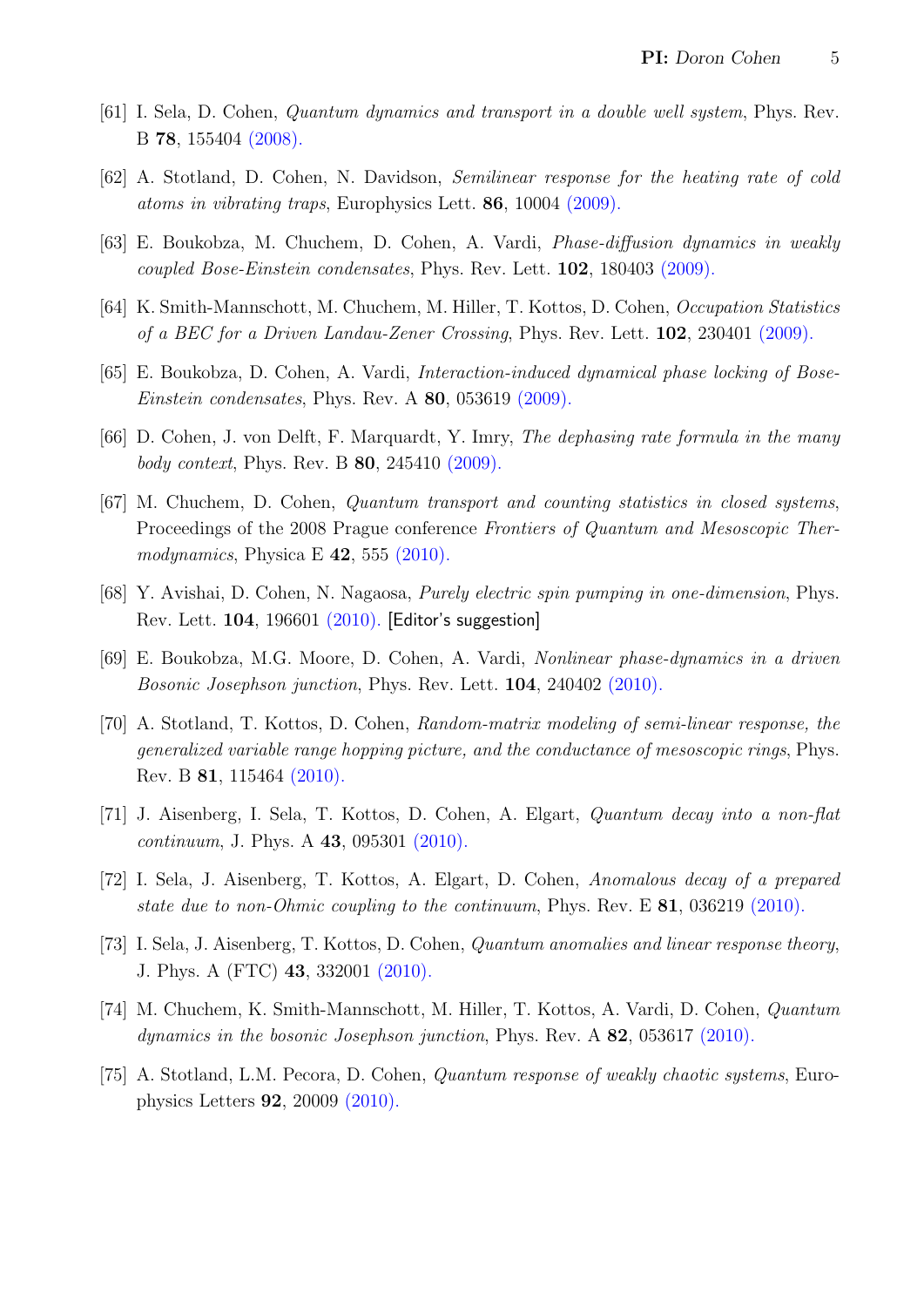- [76] D. Hurowitz, D. Cohen, Non-equilibrium steady state of sparse systems, Europhysics Letters 93, 60002 [\(2011\).](http://dx.doi.org/10.1209/0295-5075/93/60002)
- [77] A. Stotland, L.M. Pecora, D. Cohen, Weak Quantum Chaos and its resistor network modeling, Phys. Rev. E **83**, 066216 [\(2011\).](http://dx.doi.org/10.1103/PhysRevE.83.066216)
- [78] S. Hunn, M. Hiller, A. Buchleitner, D. Cohen, T. Kottos, Matter-wave scattering on a BEC in a double-well potential, Eur. Phys. J. D 63, 55 [\(2011\).](http://dx.doi.org/10.1140/epjd/e2011-10639-9)
- [79] S. Hunn, M. Hiller, D. Cohen, T. Kottos, A. Buchleitner, Inelastic chaotic scattering on a Bose-Einstein condensate, J. Phys. B 45, 085302 [\(2012\).](http://dx.doi.org/10.1088/0953-4075/45/8/085302)
- [80] D. Hurowitz, S. Rahav, D. Cohen, The non-equilibrium steady state of sparse systems with nontrivial topology, Europhysics Letters 98, 20002 [\(2012\).](http://dx.doi.org/10.1209/0295-5075/98/20002)
- [81] M. Chuchem, T. Dittrich, D. Cohen, Non-adiabatic pumping in an oscillating-piston model, Europhysics Letters 98, 38001 [\(2012\).](http://dx.doi.org/10.1209/0295-5075/98/38001) [Editor's choice]
- [82] C. Khripkov, A. Vardi, D. Cohen, Squeezing in driven bimodal Bose-Einstein Condensates: Erratic driving versus noise, Phys. Rev. A 85, 053632 [\(2012\).](http://dx.doi.org/10.1103/PhysRevA.85.053632)
- [83] D. Cohen, Y. Imry, A straightforward quantum-mechanical derivation of the Crooks fluctuation theorem and the Jarzynski equality, Phys. Rev. E  $86$ , 011111 [\(2012\).](http://dx.doi.org/10.1103/PhysRevE.86.011111)
- [84] Y. de Leeuw, D. Cohen, Diffusion in sparse networks: linear to semi-linear crossover, Phys. Rev. E 86, 051120 [\(2012\).](http://dx.doi.org/10.1103/PhysRevE.86.051120)
- [85] D. Cohen, Energy absorption by "sparse" systems: beyond linear response theory, proceedings of the 2011 Prague conference Frontiers of Quantum and Mesoscopic Thermodynamics, Physica Scripta T151, 014035 [\(2012\).](http://dx.doi.org/10.1088/0031-8949/2012/T151/014035)
- [86] D. Cohen, A. Vardi, Temporal quantum fluctuations in the fringe-visibility of atom interferometers with interacting Bose-Einstein condensate, in "Progress in Optical science and Photonics, Vol.1: Spontaneous Symmetry Breaking, Self-trapping, and Josephson Oscillations", Ed. B.A. Malomed. [\(Springer, New York, 2013\).](http://link.springer.com/book/10.1007/978-3-642-21207-9)
- [87] C. Khripkov, D. Cohen, A. Vardi, Temporal fluctuations in the bosonic Josephson junction as a probe for phase space tomography, J. Phys. A 46, 165304 [\(2013\).](http://dx.doi.org/10.1088/1751-8113/46/16/165304)
- [88] C. Khripkov, D. Cohen, A. Vardi, *Coherence dynamics of kicked Bose-Hubbard dimers:* Interferometric signatures of chaos, Phys. Rev. E 87, 012910 [\(2013\).](http://dx.doi.org/10.1103/PhysRevE.87.012910)
- [89] I. Tikhonenkov, A. Vardi, J.R. Anglin, D. Cohen, Minimal Fokker-Planck theory for the thermalization of mesoscopic subsystems, Phys. Rev. Lett. 110, 050401 [\(2013\).](http://dx.doi.org/10.1103/PhysRevLett.110.050401)
- [90] C. Khripkov, A. Vardi, D. Cohen, Suppression of collision-induced dephasing by periodic, erratic, or noisy driving, Eur. Phys. J. Special Topics 217, 215 [\(2013\).](http://dx.doi.org/10.1140/epjst/e2013-01771-9)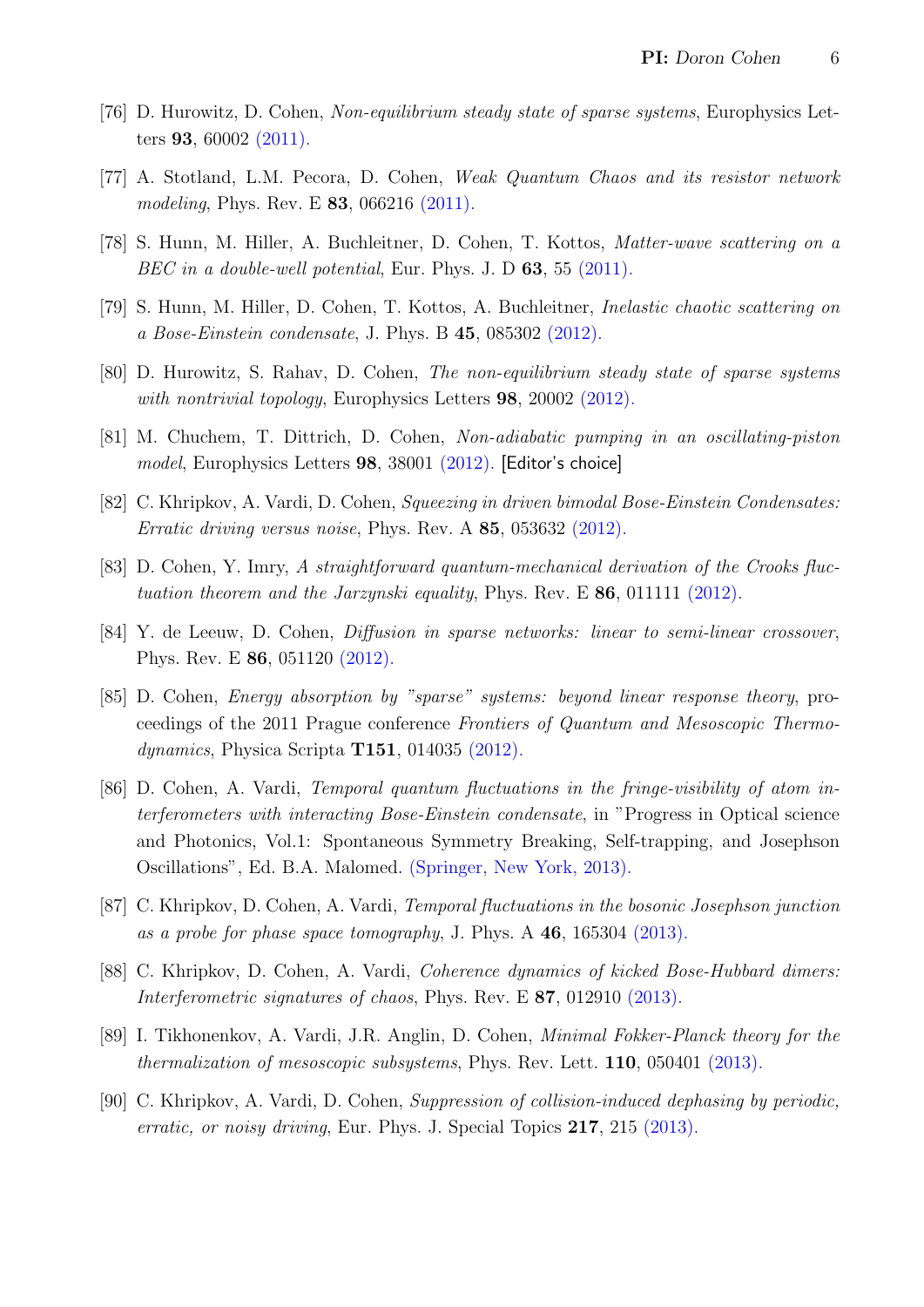- [91] D. Davidovich, D. Cohen, Multiple path adiabatic crossing in a 3 site ring, J. Phys. A 46, 085302 [\(2013\).](http://dx.doi.org/10.1088/1751-8113/46/8/085302)
- [92] G. Arwas, D. Cohen, Multiple path transport in quantum networks, J. Phys. A 46, 165101 [\(2013\).](http://dx.doi.org/10.1088/1751-8113/46/16/165101)
- [93] D. Hurowitz, S. Rahav, D. Cohen, Non-equilibrium steady state and induced currents of a mesoscopically-glassy system: interplay of resistor-network theory and Sinai physics, Phys. Rev. E 88, 062141 [\(2013\).](http://dx.doi.org/10.1103/PhysRevE.88.062141)
- [94] G. Arwas, A. Vardi, D. Cohen, Triangular Bose-Hubbard trimer as a minimal model for a superfluid circuit, Phys. Rev. A  $89$ , 013601 [\(2014\).](http://dx.doi.org/10.1103/PhysRevA.89.013601)
- [95] D. Hurowitz, D. Cohen, Non-equilibrium version of the Einstein relation, Phys. Rev. E 90, 032129 [\(2014\).](http://dx.doi.org/10.1103/PhysRevE.90.032129)
- [96] C. Khripkov, A. Vardi, D. Cohen, Quantum thermalization via percolation, New J. Phys. 17, 023071 [\(2015\).](http://dx.doi.org/10.1088/1367-2630/17/2/023071)
- [97] G. Arwas, A. Vardi, D. Cohen, Superfluidity and Chaos in low dimensional circuits, Scientific Reports 5, 13433 [\(2015\).](http://dx.doi.org/10.1038/srep13433)
- [98] D. Cohen, Stability and stabilization of unstable condensates, proceedings of the 2013 Prague conference Frontiers of Quantum and Mesoscopic Thermodynamics, Physica Scripta T165, 014032 [\(2015\).](http://dx.doi.org/10.1088/0031-8949/2015/T165/014032)
- [99] G. Arwas, D. Cohen, Chaos and two-level dynamics of the Atomtronic Quantum Interference Device, New J. Phys. 18, 015007 [\(2016\).](http://dx.doi.org/10.1088/1367-2630/18/1/015007)
- [100] D. Hurowitz, D. Cohen, Percolation, sliding, localization and relaxation in topologically closed circuits, Scientific Reports 6, 22735 [\(2016\).](http://dx.doi.org/10.1038/srep22735)
- [101] D. Cohen, V.I. Yukalov, K. Ziegler, Hilbert-space localization in closed quantum systems, Phys. Rev. A 93, 042101 [\(2016\).](http://dx.doi.org/10.1103/PhysRevA.93.042101)
- [102] J. Vanicek, D. Cohen, Path integral approach to the quantum fidelity amplitude, Phil. Trans. R. Soc. A 374, 20150164 [\(2016\).](http://dx.doi.org/10.1098/rsta.2015.0164)
- [103] C. Khripkov, D. Cohen, A. Vardi, Thermalization of Bipartite Bose-Hubbard Models, J. Phys. Chem. A 120, 3136 [\(2016\).](http://dx.doi.org/10.1021/acs.jpca.5b11176)
- [104] I. Weinberg, Y. de Leeuw, T. Kottos, D. Cohen, Resistor-network anomalies in the heat transport of random harmonic chain, Phys. Rev. E 93, 062138 [\(2016\).](http://dx.doi.org/10.1103/PhysRevE.93.062138)
- [105] D. Hurowitz, D. Cohen, Relaxation rate of a stochastic spreading process in a closed ring, Phys. Rev. E 93, 062143 [\(2016\).](http://dx.doi.org/10.1103/PhysRevE.93.062143)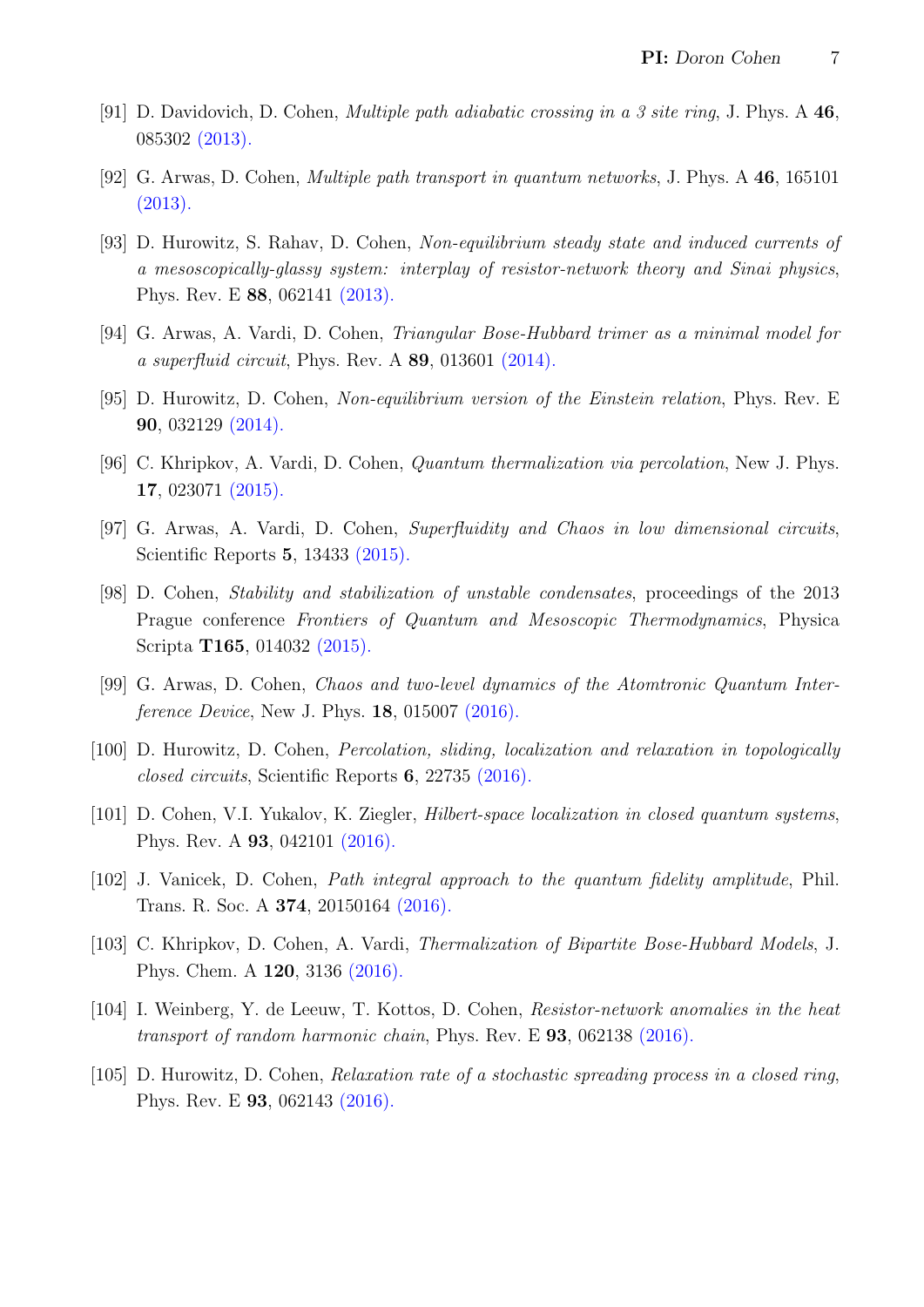- [106] G. Arwas, D. Cohen, *Superfluidity in Bose-Hubbard circuits*, Phys. Rev. B **95**, 054505 [\(2017\).](http://link.aps.org/doi/10.1103/PhysRevB.95.054505)
- [107] D. Shapira, D. Cohen, The lognormal-like statistics of a stochastic squeeze process, Phys. Rev. E 96, 042152 [\(2017\).](https://link.aps.org/doi/10.1103/PhysRevE.96.042152)
- [108] G. Arwas, D. Cohen, Chaos, Metastability and Ergodicity in Bose-Hubbard Superfluid Circuits, AIP Conference Proceedings 1912, 020001 [\(2017\).](https://doi.org/10.1063/1.5016126)
- [109] G. Arwas, D. Cohen, F. Hekking, A. Minguzzi, Resonant persistent currents for ultracold bosons on a lattice ring, Phys. Rev. A  $96$ , 063616 [\(2017\).](https://link.aps.org/doi/10.1103/PhysRevA.96.063616) [Editors' suggestion]
- [110] C. Khripkov, A. Vardi, D. Cohen, Semiclassical theory of strong localization for quantum thermalization, Phys. Rev. E 97, 022127 [\(2018\).](https://link.aps.org/doi/10.1103/PhysRevE.97.022127)
- [111] D. Shapira, D. Meidan, D. Cohen, *Localization due to topological stochastic disorder in* active networks, Phys. Rev. E 98, 012107 [\(2018\).](https://link.aps.org/doi/10.1103/PhysRevE.98.012107)
- [112] A. Dey, D. Cohen, A. Vardi, Adiabatic passage through chaos, Phys. Rev. Lett. 121, 250405 [\(2018\).](https://journals.aps.org/prl/abstract/10.1103/PhysRevLett.121.250405)
- [113] G. Arwas, D. Cohen, *Monodromy and chaos for condensed bosons in optical lattices*, Phys. Rev. A 99, 023625 [\(2019\).](https://journals.aps.org/pra/abstract/10.1103/PhysRevA.99.023625)
- [114] A. Dey, D. Cohen, A. Vardi, Many-body adiabatic passage: quantum detours around chaos, Phys. Rev. A 99, 033623 [\(2019\).](https://journals.aps.org/pra/abstract/10.1103/PhysRevA.99.033623)
- [115] Y. Li, D. Cohen, T. Kottos, Coherent wave propagation in multimode systems with correlated noise, Phys. Rev. Lett. 122, 153903 [\(2019\).](https://journals.aps.org/prl/abstract/10.1103/PhysRevLett.122.153903)
- [116] R. Burkle, A. Vardi, D. Cohen, J.R. Anglin, How to probe the microscopic onset of irreversibility with ultracold atoms, Scientific Reports 9, 14169 [\(2019\).](https://www.nature.com/articles/s41598-019-50608-z)
- [117] R. Burkle, A. Vardi, D. Cohen, J.R. Anglin, Probabilistic hysteresis in isolated integrable and chaotic Hamiltonian systems, Phys. Rev. Lett.  $123$ ,  $114101$  [\(2019\).](https://journals.aps.org/prl/abstract/10.1103/PhysRevLett.123.114101)
- [118] S. Ray, D. Cohen, A. Vardi, Chaos induced breakdown of the Bose-Hubbard modeling, Phys. Rev. A 101, 013624 [\(2020\).](https://journals.aps.org/pra/abstract/10.1103/PhysRevA.101.013624)
- [119] C. Khripkov, A. Vardi, D. Cohen, Many body dynamical localization and thermalization, Phys. Rev. A 101, 043603 [\(2020\).](https://link.aps.org/doi/10.1103/PhysRevA.101.043603)
- [120] D. Boriskovsky, D. Cohen, Negative mobility, sliding and delocalization for stochastic networks, Phys. Rev. E **101**, 062129 [\(2020\).](https://journals.aps.org/pre/abstract/10.1103/PhysRevE.101.062129)
- [121] D. Shapira, D. Cohen, Quantum stochastic transport along chains, Sci. Rep. 10, 10353 [\(2020\).](https://doi.org/10.1038/s41598-020-66143-1)